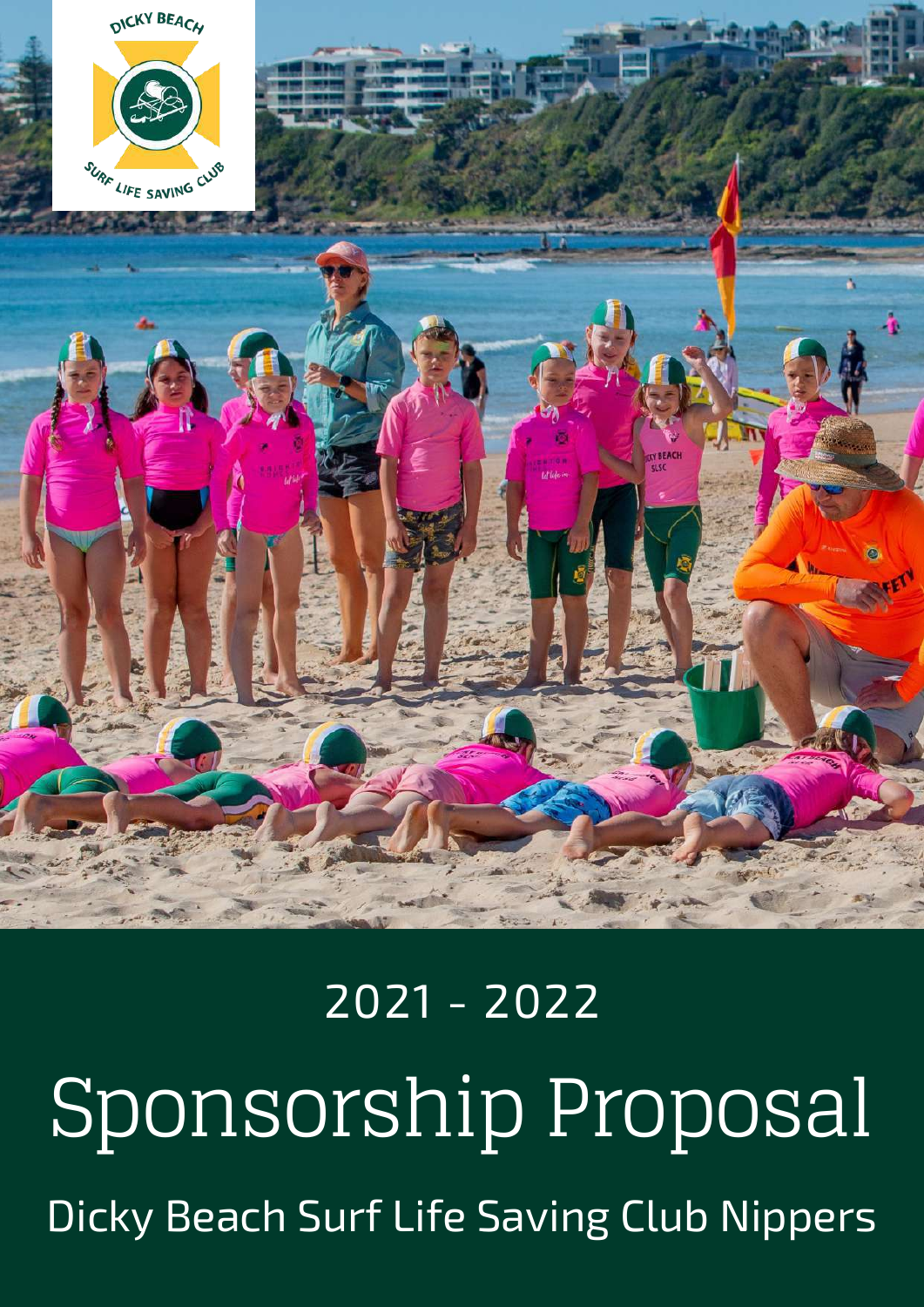

### About us

Established in 1950, Dicky Beach Surf Life Saving Club is a non-profit, Deductible Gift Recipient (DGR) endorsed charitable organisation located at Dicky Beach on Queensland's Sunshine Coast. We are dedicated to providing lifesaving services to ensure the 65,000+ people that visit our beach each year during our patrol season remain safe.

Nippers are a dynamic part of the Dicky Beach Surf Life Saving Club community. Nippers offers a fun and active lifestyle choice for children between the ages of 5 and 13, as well as a solid base for competition in beach and water-based activities. Nippers are taught everything from sun and surf safety, beach sprints, board paddling and lifesaving skills like CPR and water rescues.

We pride ourselves on being a family friendly club and our Nippers program is not only about the kids. It also includes parents who choose to become involved with water safety, running beach activities or who want to achieve their own personal milestones like completing their Bronze Medallion qualification.

Our army of volunteers ensure our Nippers are safe in the ocean environment. They work tirelessly with the common objective of teaching young children about the ocean and encouraging them to develop their surf skills with the end goal of producing lifesavers to keep future generations safe at the beach.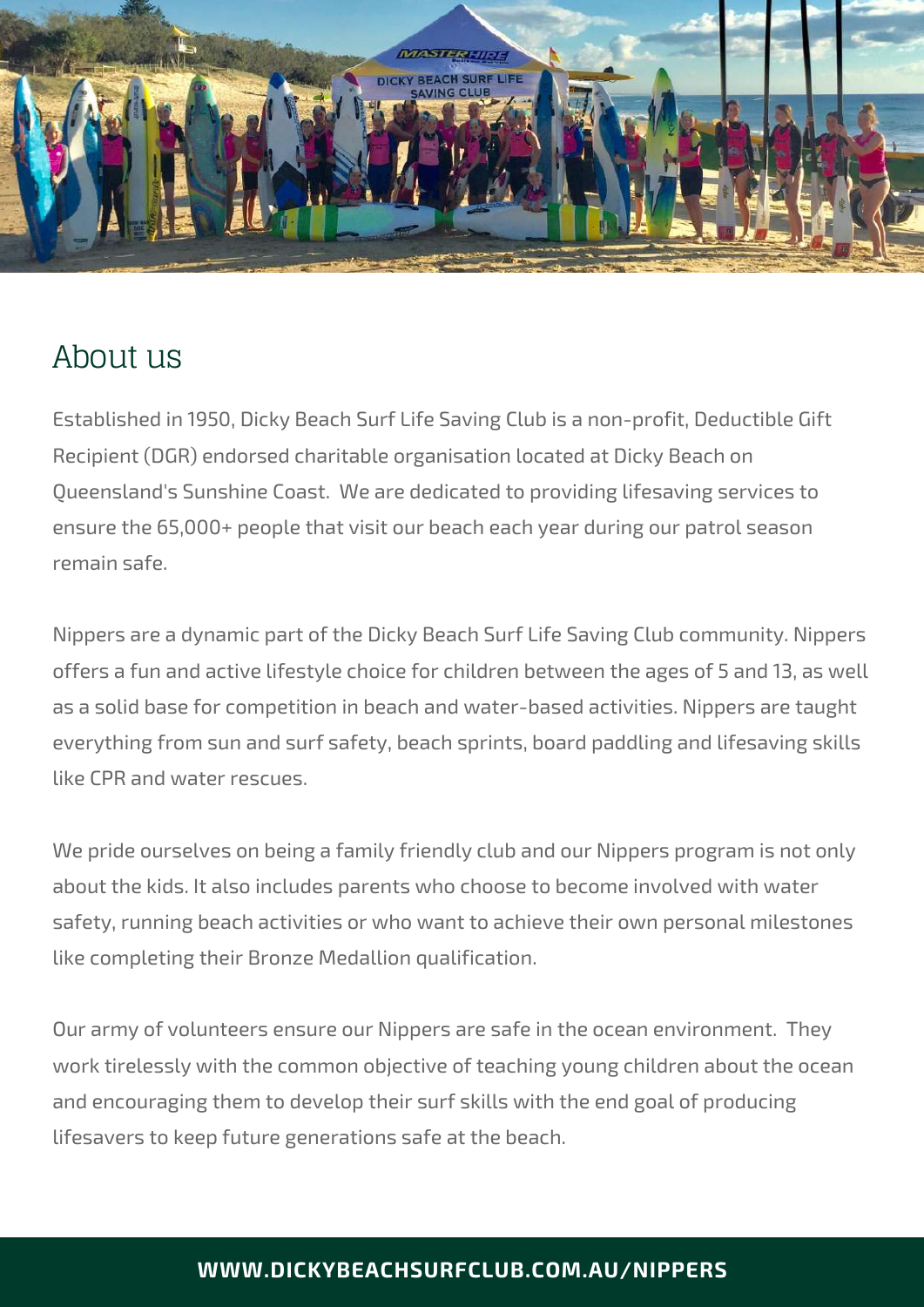

## Why partner with us

Our Club motto is *"Developing Lives that Save Lives"* and we recognise our youth are the future leaders of both Dicky Beach Surf Life Saving Club and the local community.

Community feeling towards surf life saving is extremely positive and surf lifesavers are an iconic part of Australian culture. Supporting our Nippers aligns your business with one of the most trusted, recognised and well-loved organisations in the country.

Dicky Beach Nippers has a membership of around 400 children and their families and we operate one of the largest Nipper programs in Queensland. The children participate in Sunday training sessions between September and March each year where they swim, board paddle, beach sprint, dolphin dive, spot rips, have fun with their friends and learn about the surf environment. Nippers is a uniquely Australian activity and there's nothing else quite like it!

Our Nippers also compete in regular surf sports carnivals across the Queensland coast so the potential exposure for a company's brand increases exponentially.

We are committed to strengthening and expanding our junior program to ensure our Nippers become valuable members of the club, capable patrolling lifesavers, skillful competitors as well as respected members of the broader community.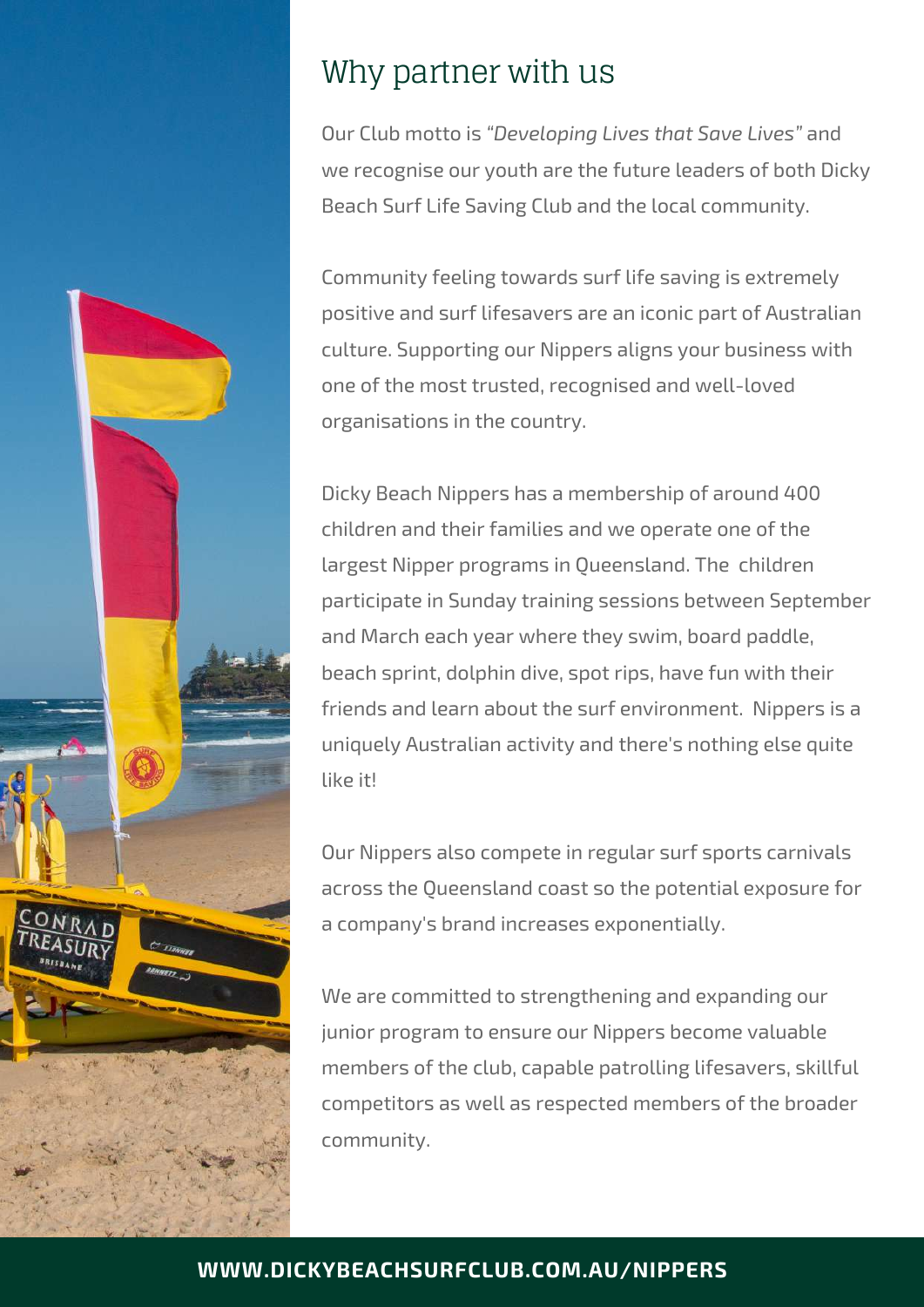

## How your support will benefit Dicky Beach Nippers

Our Nipper program is run by volunteers, who give their time freely however to operate successfully we require a large amount of equipment which is essential to keeping our children safe - for example rescue tubes, rescue boards and inflatable rescue boats.

For our Nipper activities, we also need shade tents, ropes, beach equipment, Nipper training boards, buoys and flags.

A number of our volunteers require uniforms and it is compulsory that our Nippers wear high visibility pink rash shirts and caps for recognition and safety in the ocean.

We deliver the Surf Life Saving Australia Junior Development Program and an important aspect is is ensuring our Nippers participate in development camps. Sponsorship funding is also vital in supporting these activities.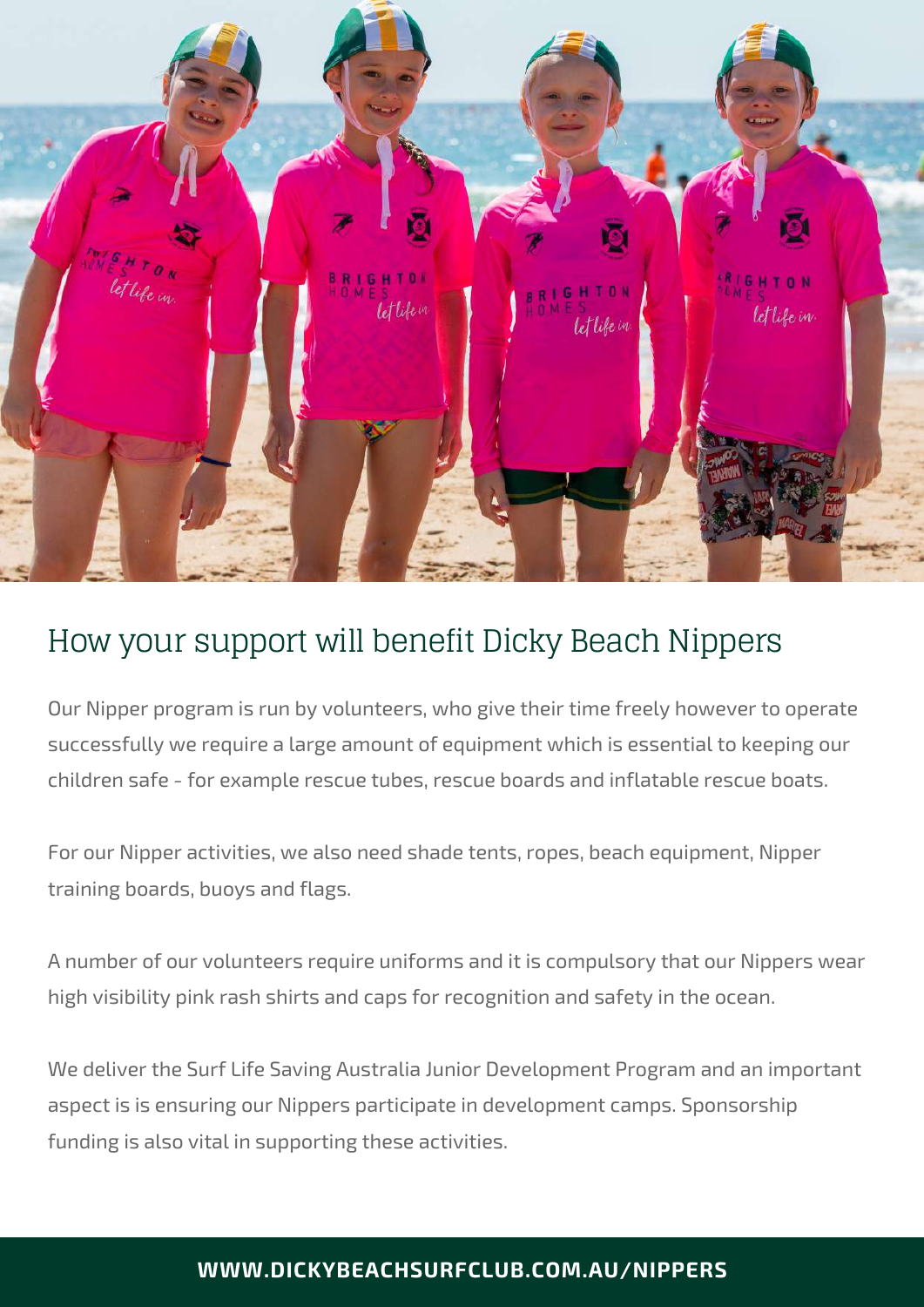

# Sponsorship Packages

We have a range of packages to suit all budgets **beginning as low as \$500.** Please note these are a guide only and we can happily customise a package to suit your business

| Package                                | Cost    | Summary                                                                                                      |
|----------------------------------------|---------|--------------------------------------------------------------------------------------------------------------|
| Nipper Rash Vest Sponsor               | \$5,000 | Logo on high visibility pink rash vest worn by all U6-U14.<br>Team App/Facebook promotion. Signage.          |
| Green Caps Sponsor                     | \$2,000 | Logo on flouro green caps worn by U6-U7. Team<br>App/Facebook promotion. Signage.                            |
| Water Safety Sponsor                   | \$3,500 | Logo on flouro orange rash vest worn by Water Safety<br>Volunteers. Team App/Facebook promotion. Signage.    |
| Age Manager Sponsor                    | \$3,000 | Logo on shirts worn by Age Managers. Team<br>App/Facebook promotion. Signage.                                |
| General Signage Sponsor                | \$1,250 | Temporary signage on Clubhouse &/or First Aid room.<br>Team App/Facebook promotion.                          |
| <b>Presentation Sponsor</b>            | \$1,500 | Temporary Signage and public acknowledgment at<br>Presentation Day. Team App/Facebook promotion.             |
| <b>Sprint Track Sponsor</b>            | \$1,500 | 2 feather flags placed at finish line of sprint track. Team<br>App/Facebook promotion                        |
| Water Area Sponsor                     | \$1,500 | 2 feather flags placed at waters edge. Team<br>App/Facebook promotion.                                       |
| Development Camp<br>Sponsor            | \$3,000 | Support for emerging lifesavers at development camps.<br>Team App/Facebook promotion. Signage.               |
| Age Group Sponsor (9<br>opportunities) | \$500   | Entry level - sponsor a specific age goup and provide<br>vouchers to 2 children per week. Team App/Facebook. |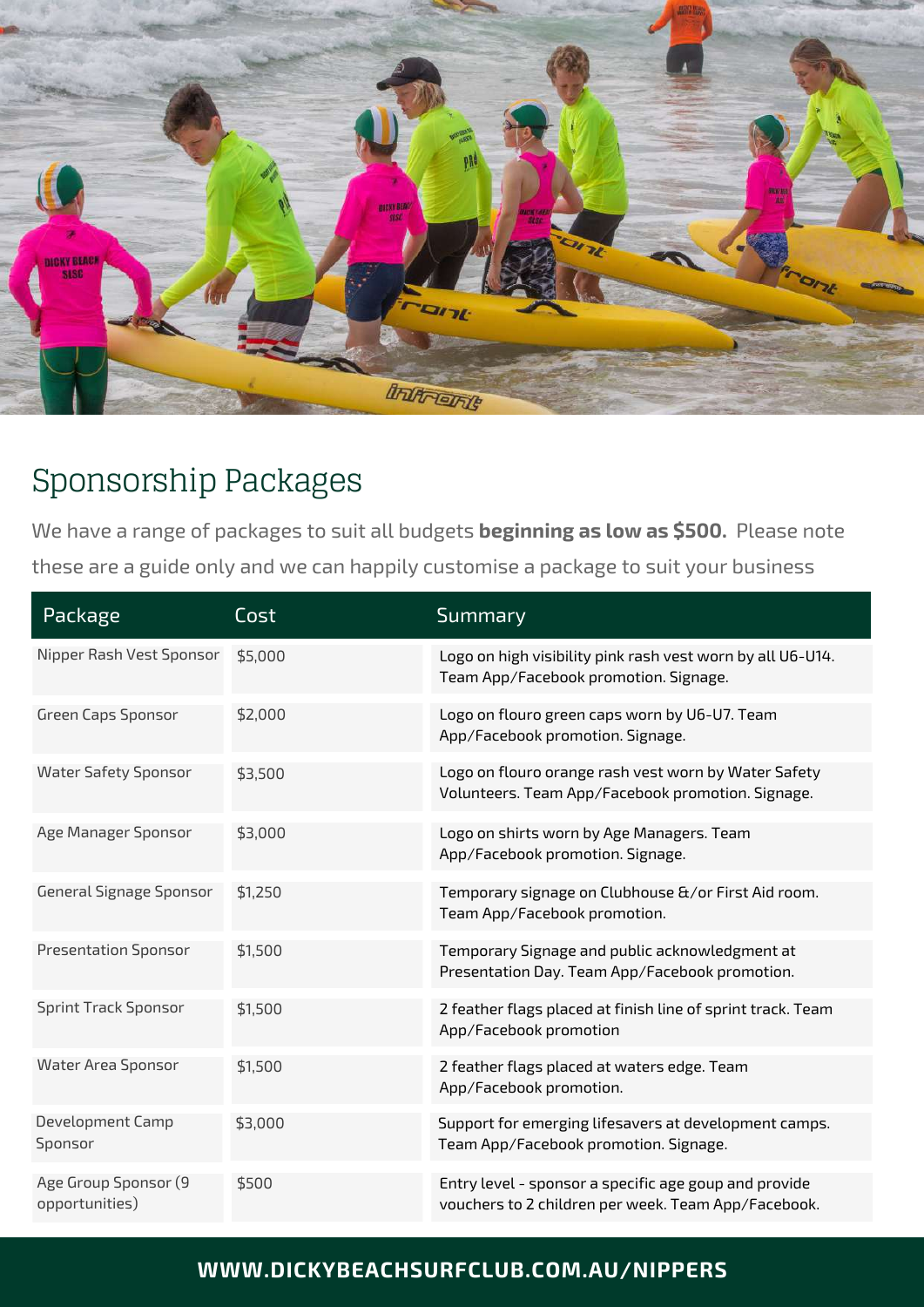#### **MAJOR EQUIPMENT SPONSORS**

**We also require equipment sponsors to supply items such as Nipper boards and shade marquees. Your logo would feature on the equipment sponsored. Cost is negotiable (minimum \$1,200).**

 $\overline{aI}$ Fin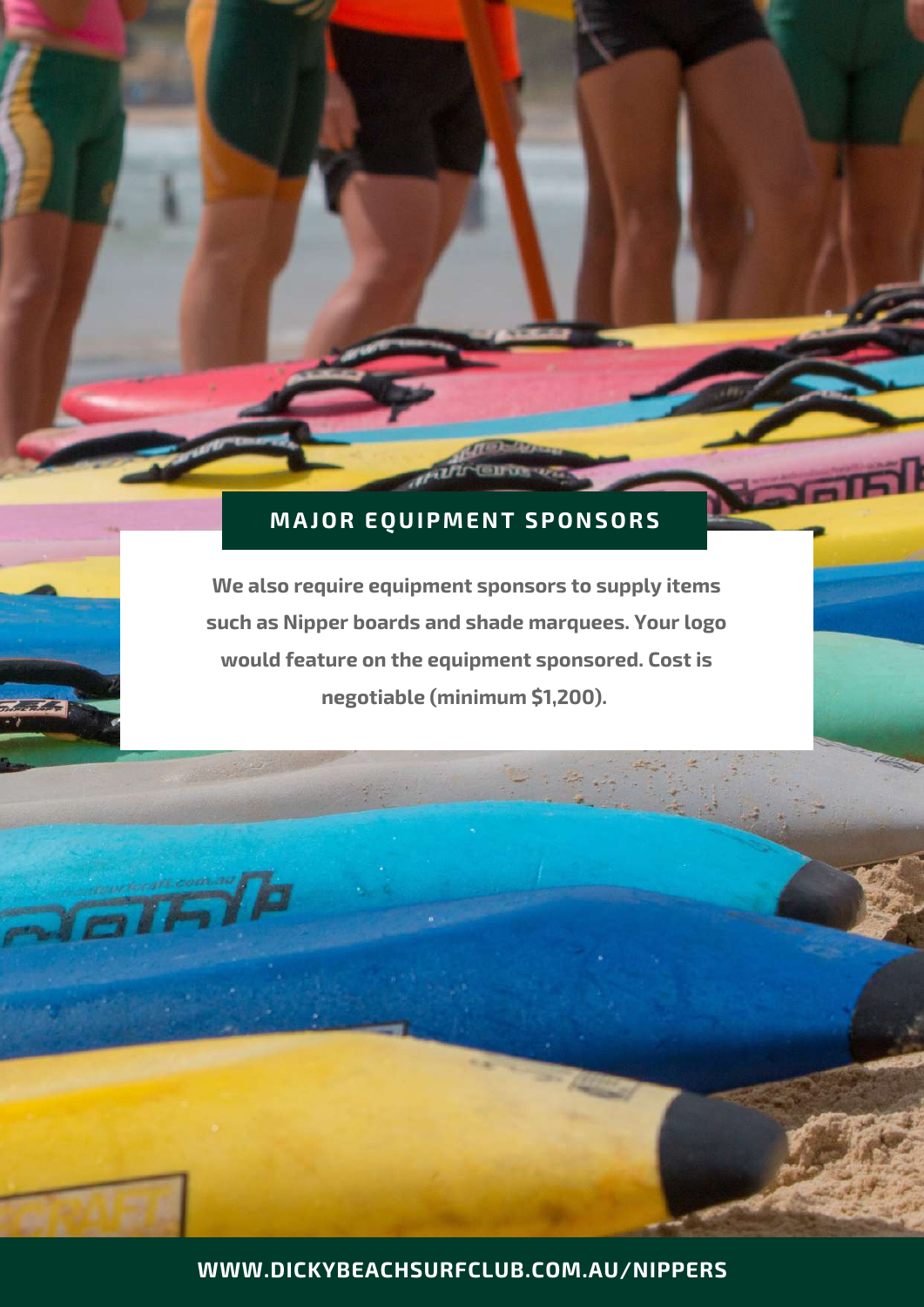#### **ADVERTISING**

**All sponsorship packages include your company logo on the Dicky Beach Surf Life Saving Club website and in our Annual Report. An opportunity also exists to set up a stall at our Nipper Sign On Days in August/September and promote your business on the Supporters Club in-house TV screens.**